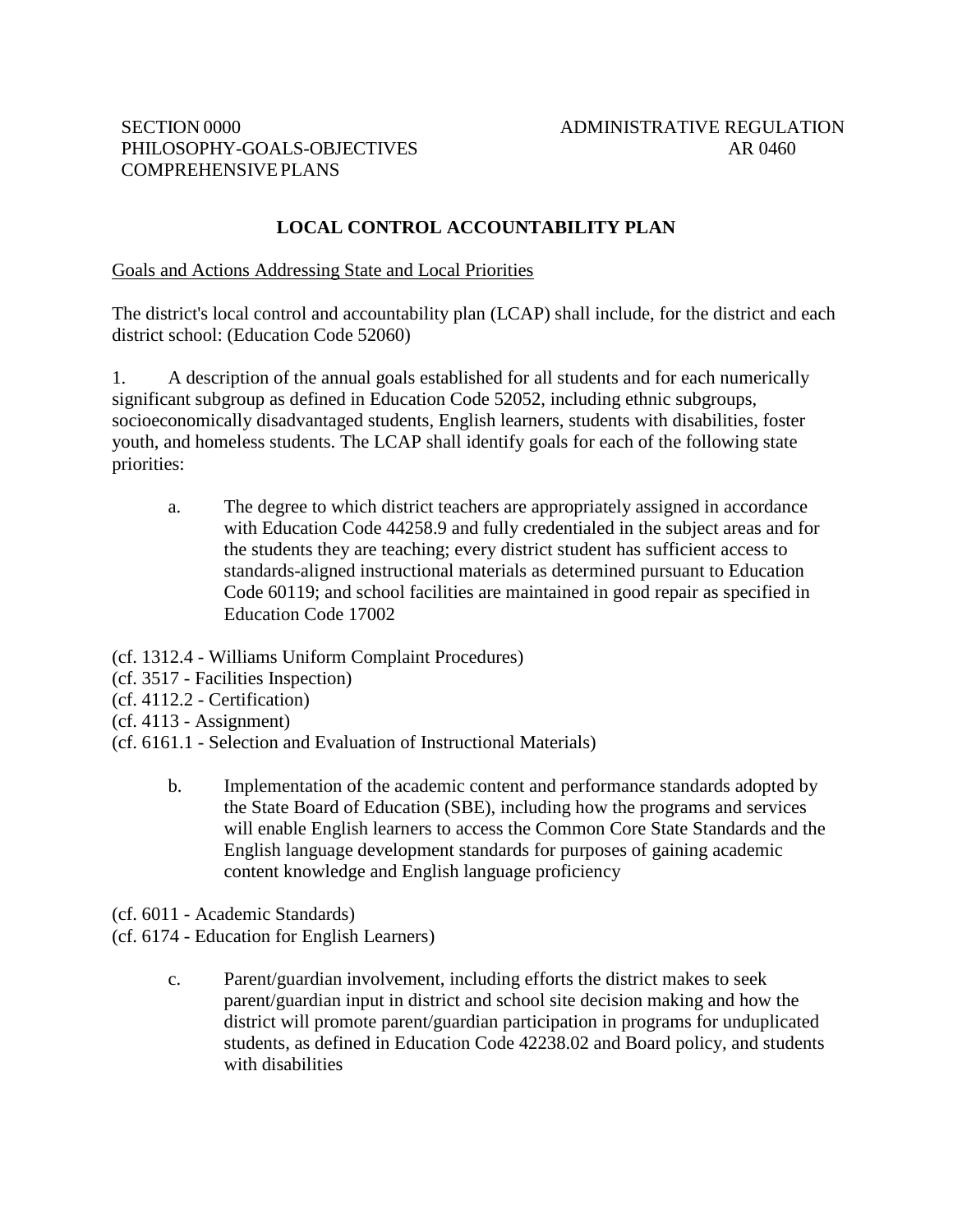- (cf. 3553 Free and Reduced Price Meals)
- (cf. 6020 Parent Involvement)
- (cf. 6173.1 Education for Foster Youth)
	- d. Student achievement, as measured by all of the following as applicable:
		- (1) Statewide assessments of student achievement
		- (2) The percentage of students who have successfully completed courses that satisfy the requirements for entrance to the University of California and the California State University, or career technical education sequences or programs of study that satisfy specified requirements and align with SBEapproved career technical education standards and frameworks, including, but not limited to, those described in Education Code 52302, 52372.5, or 54692
		- (3) The percentage of English learners who make progress toward English proficiency as measured by the SBE-certified assessment of English proficiency
		- (4) The English learner reclassification rate
		- (5) The percentage of students who have passed an Advanced Placement examination with a score of 3 or higher
		- (6) The percentage of students who participate in and demonstrate college preparedness in the Early Assessment Program pursuant to Education Code 99300-99301
- (cf. 0500 Accountability)
- (cf. 6141.5 Advanced Placement)
- (cf. 6162.5 Student Assessment)
- (cf. 6162.51 State Academic Achievement Tests)
- (cf. 6178 Career Technical Education)
	- e. Student engagement, as measured by school attendance rates, chronic absenteeism rates, middle school dropout rates, high school dropout rates, and high school graduation rates, as applicable
- (cf. 5113.1 Chronic Absence and Truancy)
- (cf. 5147 Dropout Prevention)
- (cf. 6146.1 High School Graduation Requirements)
	- f. School climate, as measured by student suspension and expulsion rates and other local measures, including surveys of students, parents/guardians, and teachers on the sense of safety and school connectedness, as applicable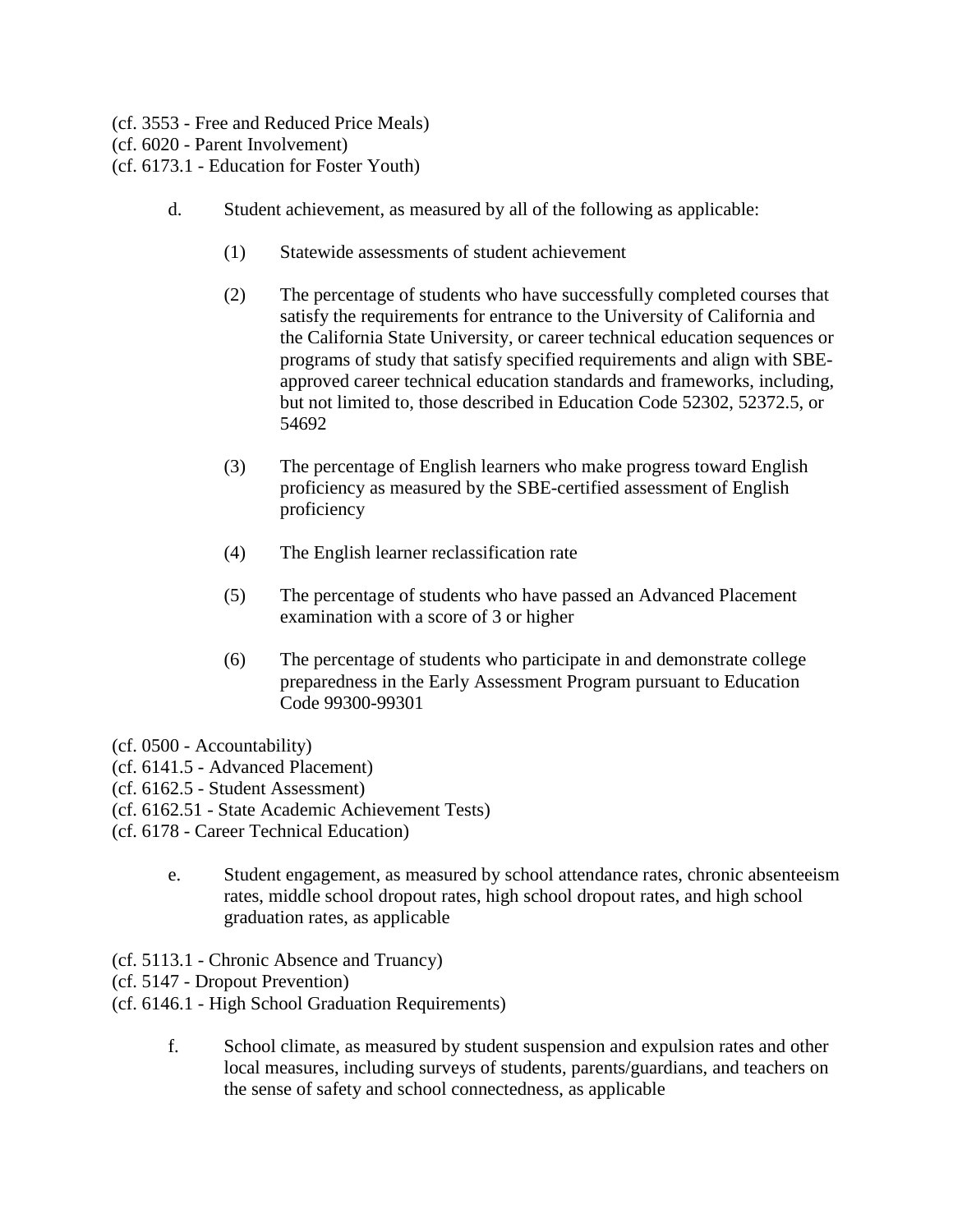- (cf. 5137 Positive School Climate)
- (cf. 5144 Discipline)
- (cf. 5144.1 Suspension and Expulsion/Due Process)
- (cf. 5144.2 Suspension and Expulsion/Due Process (Students with Disabilities))
	- g. The extent to which students have access to and are enrolled in a broad course of study that includes all of the subject areas described in Education Code 51210 and 51220, as applicable, including the programs and services developed and provided to unduplicated students and students with disabilities, and the programs and services that are provided to benefit these students as a result of supplemental and concentration grant funding pursuant to Education Code 42238.02 and 42238.03
- (cf. 6143 Courses of Study)
- (cf. 6159 Individualized Education Program)
	- h. Student outcomes, if available, in the subject areas described in Education Code 51210 and 51220, as applicable
- 2. Any goals identified for any local priorities established by the Board.
- (cf. 0200 Goals for the School District)
- 3. A description of the specific actions the district will take during each year of the LCAP to achieve the identified goals, including the enumeration of any specific actions necessary for that year to correct any deficiencies in regard to the state and local priorities specified in items #1-2 above. Such actions shall not supersede provisions of existing collective bargaining agreements within the district.

For purposes of the descriptions required by items #1-3 above, the Board may consider qualitative information, including, but not limited to, findings that result from any school quality reviews conducted pursuant to Education Code 52052 or any other reviews. (Education Code 52060)

For any local priorities addressed in the LCAP, the Board and Superintendent or designee shall identify and include in the LCAP the method for measuring the district's progress toward achieving those goals. (Education Code 52060)

To the extent practicable, data reported in the LCAP shall be reported in a manner consistent with how information is reported on a school accountability report card. (Education Code 52060)

(cf. 0510 - School Accountability Report Card)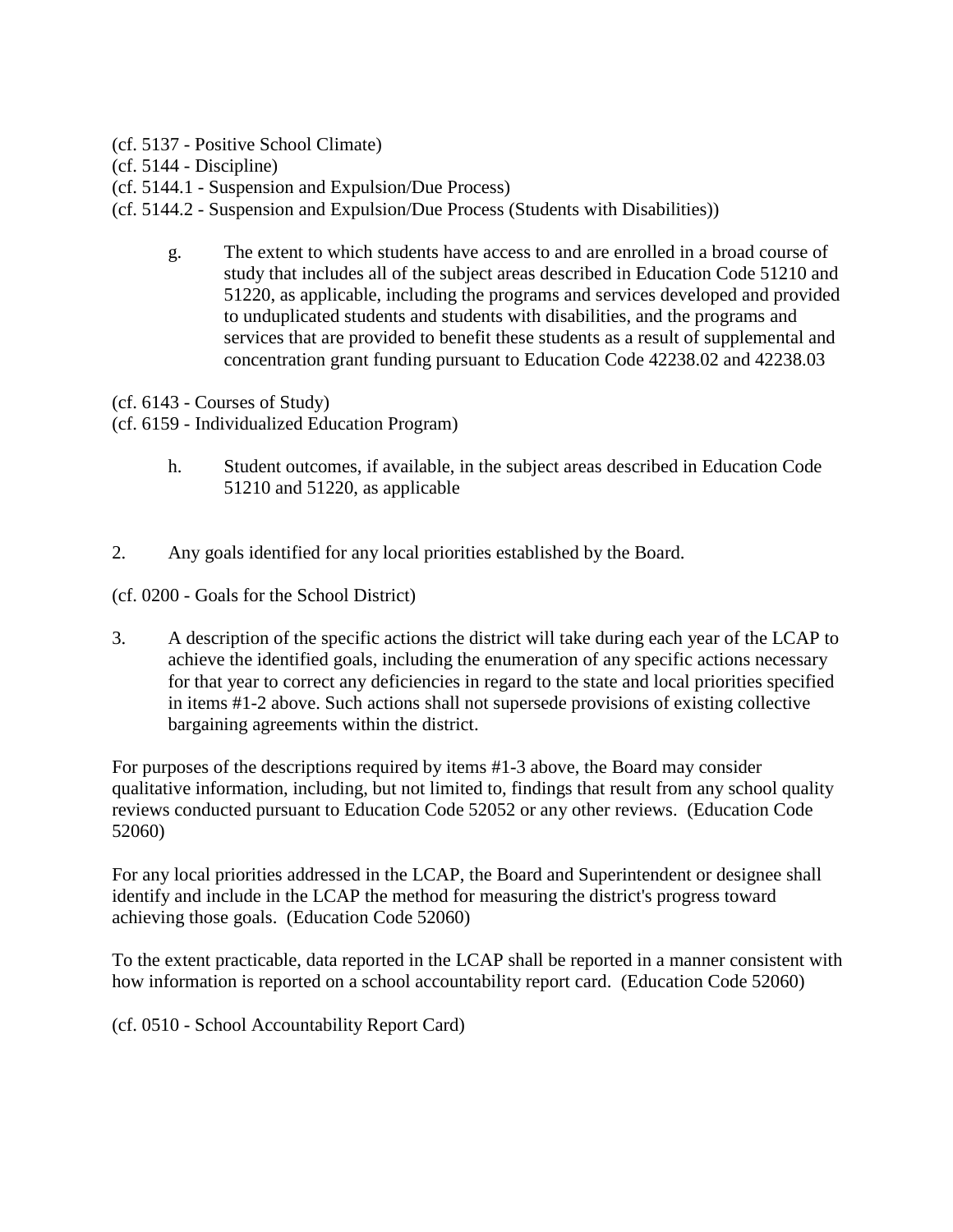### Increase or Improvement in Services for Unduplicated Students

The LCAP shall demonstrate how the district will increase or improve services for unduplicated students at least in proportion to the increase in funds apportioned on the basis of the number and concentration of unduplicated students. (5 CCR 15494-15496)

When the district expends supplemental and/or concentration grant funds on a districtwide or schoolwide basis during the year for which the LCAP is adopted, the district's LCAP shall: (5 CCR 15496)

- 1. Identify those services that are being funded and provided on a districtwide or schoolwide basis
- 2. Describe how services are principally directed towards, and are effective in, meeting the district's goals for unduplicated students in the state priority areas and any local priority areas
- 3. If the enrollment of unduplicated students is less than 55 percent of district enrollment or less than 40 percent of school enrollment, describe how these services are the most effective use of the funds to meet the district's goals for its unduplicated students in the state priority areas and any local priority areas. The description shall provide the basis for this determination, including, but not limited to, any alternatives considered and any supporting research, experiences, or educational theory.

# Annual Updates

On or before July 1 of each year, the LCAP shall be updated using the template adopted by the SBE and shall include all of the following: (Education Code 52061)

- 1. A review of any changes in the applicability of the goals described in the existing LCAP pursuant to the section "Goals and Actions Addressing State and Local Priorities" above
- 2. A review of the progress toward the goals included in the existing LCAP, an assessment of the effectiveness of the specific actions described in the existing LCAP toward achieving the goals, and a description of changes to the specific actions the district will make as a result of the review and assessment
- 3. A listing and description of the expenditures for the fiscal year implementing the specific actions included in the LCAP and the changes to the specific actions made as a result of the reviews and assessment required by items #1-2 above
- 4. A listing and description of expenditures for the fiscal year that will serve unduplicated students and students re-designated as fluent English proficient